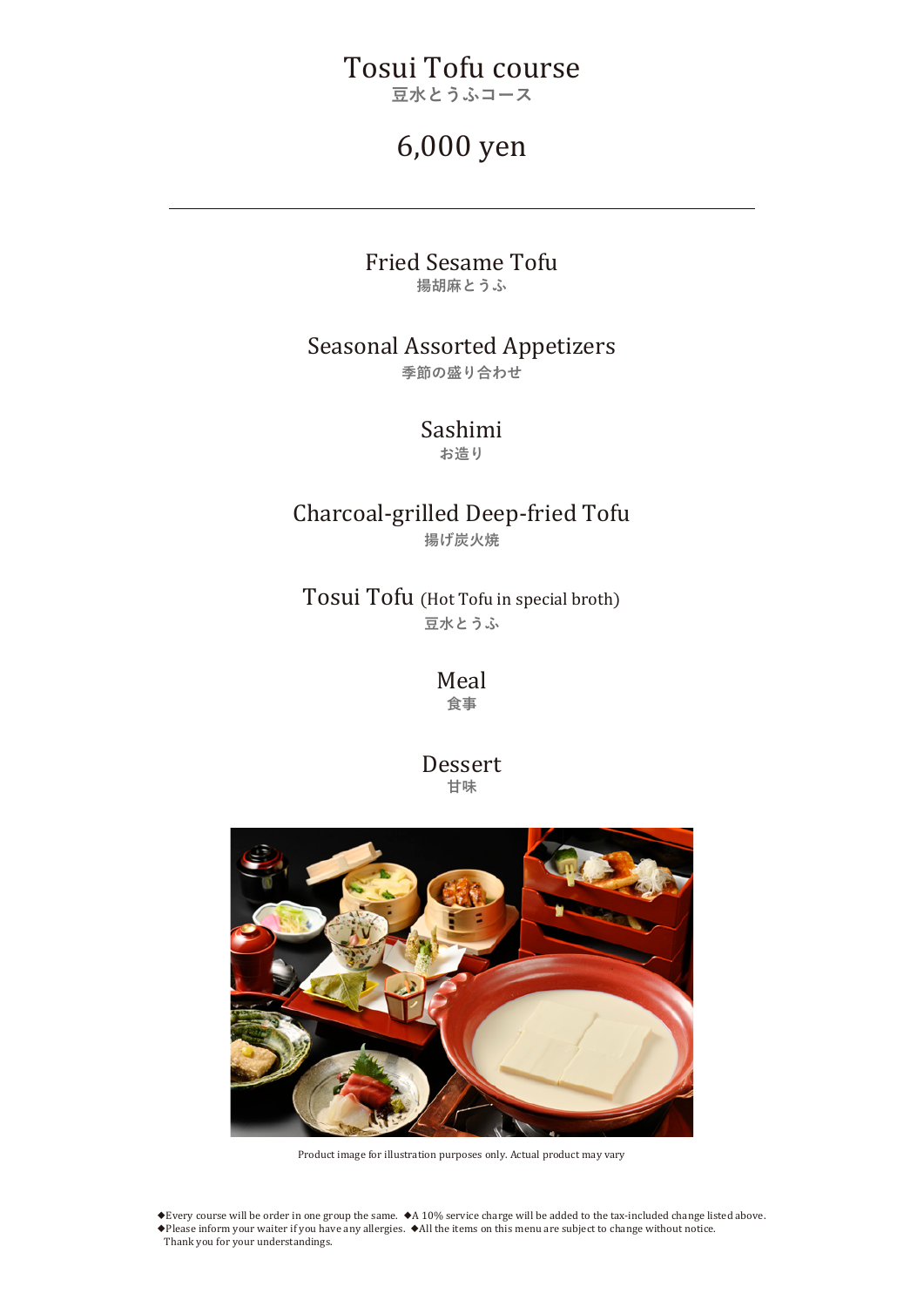# Seasonal Kaiseki course

**季節会席コース**

## 8,000 yen

Soy milk , Tofu **豆乳とうふ**

### Charcoal-grilled Deep-fried Tofu **揚げ炭火焼**

Seasonal Assorted Appetizers **季節の盛り合わせ**

#### Sashimi **お造り**

### Sasonal Tofu Hot Pot **季節の鍋**

Meal **食事**

Dessert **甘味**



Product image for illustration purposes only. Actual product may vary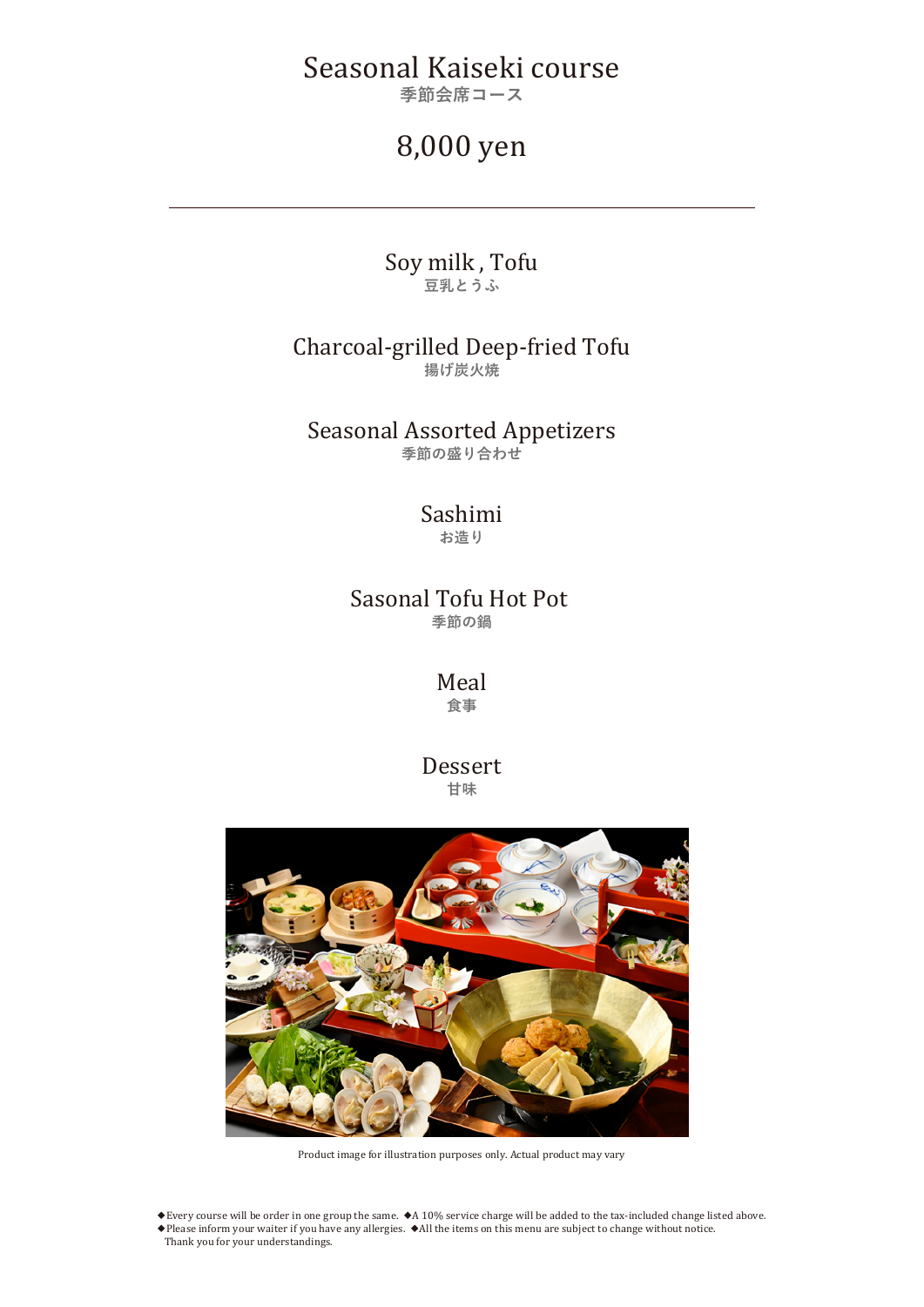# Various Delicacies Lunch Set

(Until 14:30 PM on Weekdays)

**美味づくしの「昼膳」**

# 4,500yen

#### Assorted Appetizer **前菜**

## Charcoal-grilled Deep-fried Tofu

**揚げ炭火焼**

Soft Tofu **くみあげとうふ**

#### Meal **食事**

Dessert **甘味**

Hot Coffee **ホットコーヒー**



Product image for illustration purposes only. Actual product may vary